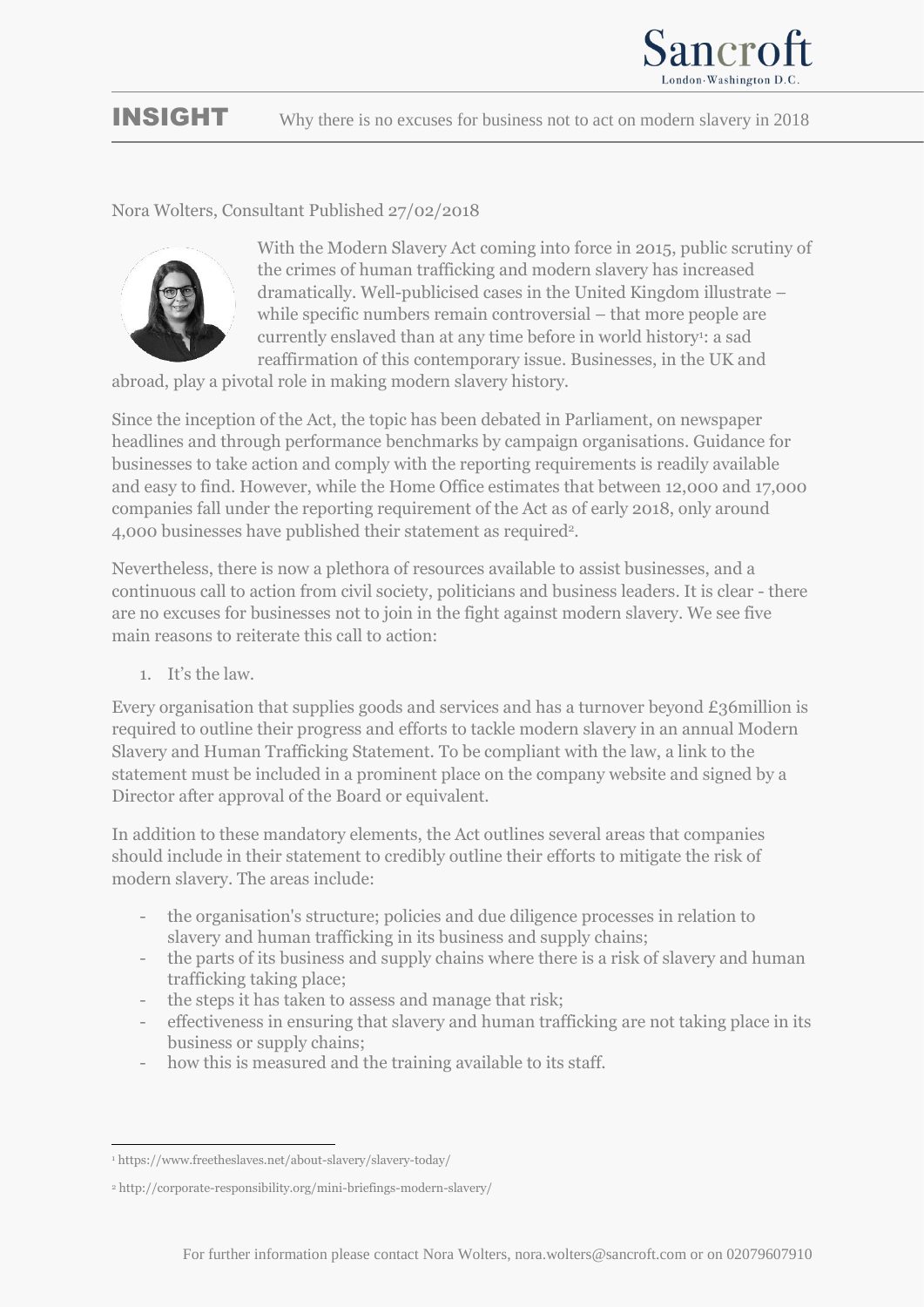

Why there is no excuses for business not to act on modern slavery in 2018

These areas provide a starting point from which to consider how to take action to manage and mitigate the risk of modern slavery. Further, it is important to note that the requirement

emphasises a process which is demonstrated over the course of a financial year and through continuous annual reporting. This means that even if a company is at the beginning of its journey, it is still possible – and essential – to produce a compliant and credible Modern Slavery Statement.

2. Resources are at your fingertips

The fight against modern slavery has always been one that is led passionately by civil society organisations. The inception of the Act has not only inspired this movement anew, but also catalysed industry action and essential multi-stakeholder initiatives.

As a starting point to learn more about the topic and what steps for businesses to take, the following are just three of a large and excellent growing body of good practice:

- The Business and Human Centre not only tracks statements through its Modern Slavery Registry but also offers a [comprehensive library of resources](https://www.modernslaveryregistry.org/pages/reporting_guidance) – from reporting guidance to benchmark reports.

- The Independent Anti-Slavery Commissioner for the UK, Kevin Hyland, does fantastic work in raising awareness and engaging with civil society, politics and business; [the website](http://www.antislaverycommissioner.co.uk/resources/)  [of his office](http://www.antislaverycommissioner.co.uk/resources/) also offers a comprehensive resources section with guidance and insights for businesses across various sectors.

- The Chartered Institute of Procurement & Supply (CIPS) covers all aspects of supply chain management, including guidance on modern slavery and reporting requirements. Together with the Walk Free Foundation and Verité, CIPS has released [a comprehensive guidance](https://www.cips.org/Documents/Knowledge/Procurement-Topics-and-Skills/4-Sustainability-CSR-Ethics/Sustainable-and-Ethical-Procurement/tackling-modern-slavery-in-modern-supply-chains.pdf) which covers essential areas – from assessing risk to supplier engagement.

3. Good reporting provides a competitive advantage

Demonstrating a firm commitment to tackle the risk of modern slavery is first and foremost in line with what is expected from a responsible business. However, it is also clear that those companies that have provided best in class modern slavery reporting score consistently highly in benchmarking reports and sustainability ratings. With recent research by the Walk Free Foundation suggesting that 66% of consumers would be willing to switch products if they learnt their favourite product was made using modern slavery<sup>3</sup> , it can be concluded that industry leaders such as Marks & Spencer or SAB Miller have the potential to benefit from enhanced consumer trust through their continuous, and high quality, reporting efforts.

4. You can help break down silos across your business

<sup>&</sup>lt;u>.</u> <sup>3</sup> https://assets.globalslaveryindex.org/content/uploads/2016/08/30110224/Slavery-Alert-Consumer-Poll-United-Kingdom.pdf